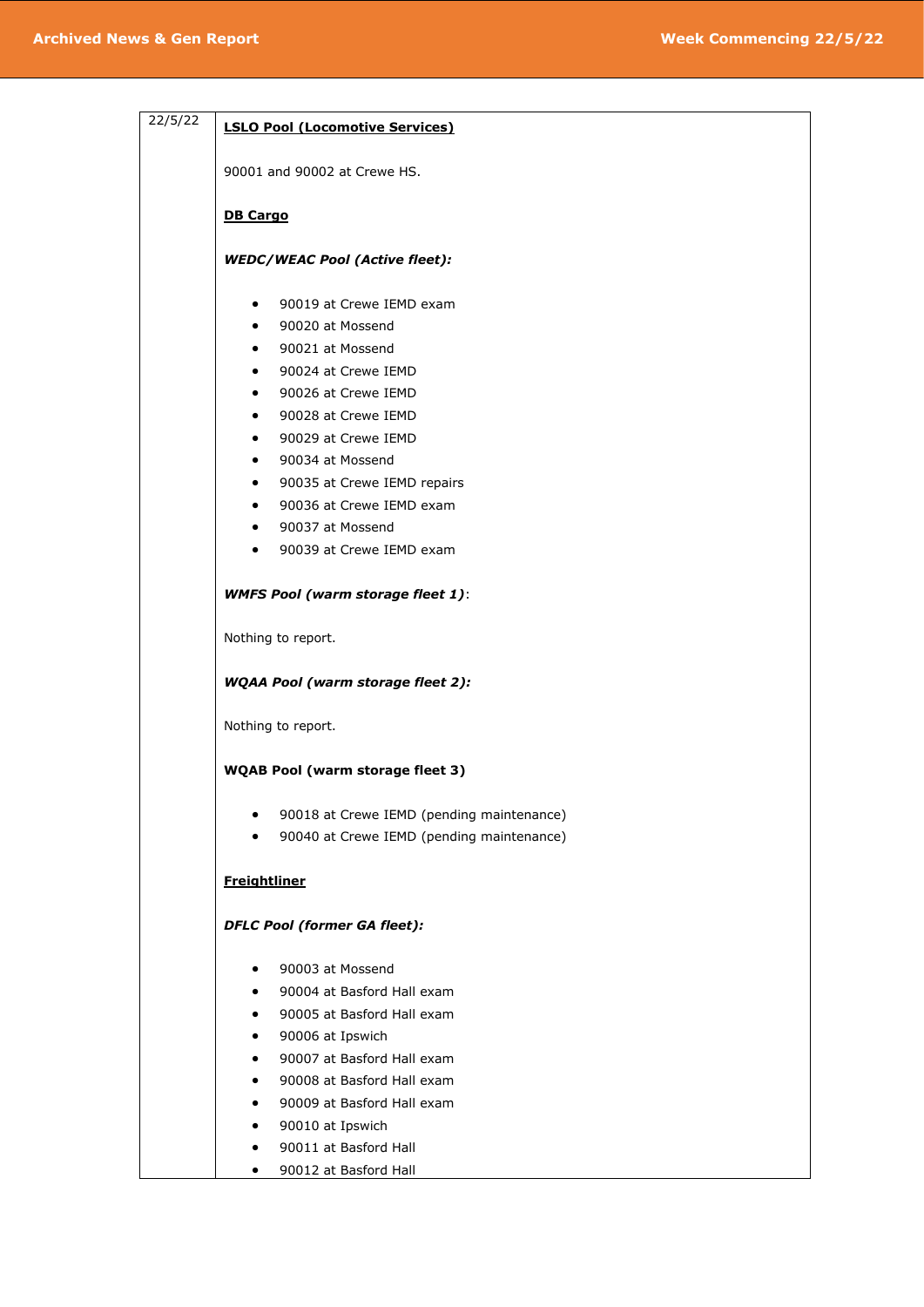|         | 90013 at Mossend<br>$\bullet$                                                                    |
|---------|--------------------------------------------------------------------------------------------------|
|         | 90014 at Ipswich exam<br>$\bullet$                                                               |
|         | 90015 at Ipswich<br>$\bullet$                                                                    |
|         |                                                                                                  |
|         | <b>DFLC Pool (original FL fleet):</b>                                                            |
|         | 90016 at Basford Hall<br>$\bullet$                                                               |
|         | 90041 at Basford Hall<br>$\bullet$                                                               |
|         | 90042 at Mossend<br>$\bullet$                                                                    |
|         | 90043 at Ipswich<br>$\bullet$                                                                    |
|         | 90044 at Basford Hall<br>$\bullet$                                                               |
|         | 90045 at Basford Hall exam<br>$\bullet$                                                          |
|         | 90046 at Ipswich<br>$\bullet$                                                                    |
|         | 90047 at Mossend<br>$\bullet$                                                                    |
|         | 90048 at Ipswich<br>$\bullet$                                                                    |
|         | 90049 at Basford Hall exam<br>$\bullet$                                                          |
|         |                                                                                                  |
| 23/5/22 |                                                                                                  |
|         | <b>LSLO Pool (Locomotive Services)</b>                                                           |
|         |                                                                                                  |
|         | 90001 and 90002 at Crewe HS.                                                                     |
|         | <b>DB Cargo</b>                                                                                  |
|         |                                                                                                  |
|         | <b>WEDC/WEAC Pool (Active fleet):</b>                                                            |
|         | $\bullet$                                                                                        |
|         | 90019 worked 0Z30 Crewe IEMD-Mossend (am), then 4N30, 4M30 (pm)<br>90020 at Mossend<br>$\bullet$ |
|         | 90021 at Mossend<br>$\bullet$                                                                    |
|         | 90024 at Crewe IEMD<br>٠                                                                         |
|         | 90026 at Crewe IEMD<br>٠                                                                         |
|         | 90028 at Crewe IEMD<br>٠                                                                         |
|         | 90029 at Crewe IEMD exam                                                                         |
|         | 90034 worked 4M25 (am), 4S47 (pm)                                                                |
|         | 90035 worked 0Z30 Crewe IEMD-Mossend (am), then 4N30, 4M30 (pm)<br>$\bullet$                     |
|         | 90036 at Crewe IEMD exam<br>$\bullet$                                                            |
|         | 90037 worked 4M25 (am), 4S47 (pm)<br>$\bullet$                                                   |
|         | 90039 at Crewe IEMD exam<br>٠                                                                    |
|         | <b>WMFS Pool (warm storage fleet 1):</b>                                                         |
|         |                                                                                                  |
|         | Nothing to report.                                                                               |
|         | <b>WQAA Pool (warm storage fleet 2):</b>                                                         |
|         | Nothing to report.                                                                               |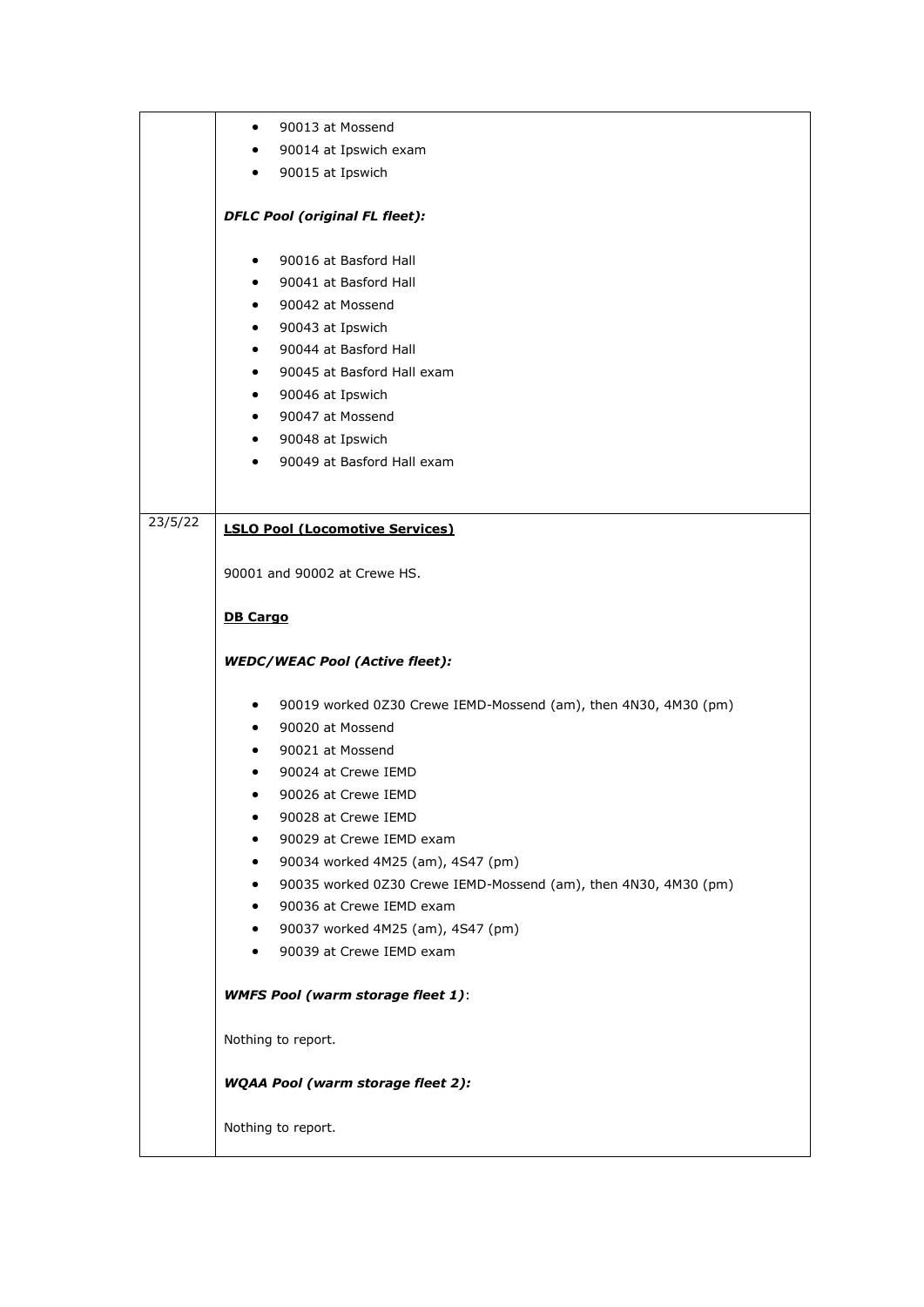|         | <b>WQAB Pool (warm storage fleet 3)</b>                                 |  |
|---------|-------------------------------------------------------------------------|--|
|         | 90018 at Crewe IEMD (pending maintenance)<br>$\bullet$                  |  |
|         | 90040 at Crewe IEMD (pending maintenance)<br>$\bullet$                  |  |
|         |                                                                         |  |
|         | <b>Freightliner</b>                                                     |  |
|         | <b>DFLC Pool (former GA fleet):</b>                                     |  |
|         | 90003 at Mossend (am), 4L81 (pm)<br>٠                                   |  |
|         | 90004 at Basford Hall exam<br>$\bullet$                                 |  |
|         | 90005 at Basford Hall exam<br>$\bullet$                                 |  |
|         | 90006 at Ipswich (am), 4M87 (pm)<br>٠                                   |  |
|         | 90007 worked 4S50 (am), 4M11 (pm)<br>$\bullet$                          |  |
|         | 90008 at Basford Hall exam<br>$\bullet$                                 |  |
|         | 90009 at Basford Hall exam<br>٠                                         |  |
|         | 90010 unknown transfer Ipswich-Crewe (am/pm)<br>$\bullet$               |  |
|         | 90011 worked 4S50 (am), 4M11 (pm)<br>٠                                  |  |
|         | 90012 at Basford Hall<br>$\bullet$                                      |  |
|         | 90013 at Mossend (am), 4M80 (pm)<br>٠                                   |  |
|         | 90014 at Ipswich exam (am), 4S88 (pm)<br>$\bullet$                      |  |
|         | 90015 at Ipswich (am), 4M87 (pm)<br>$\bullet$                           |  |
|         | <b>DFLC Pool (original FL fleet):</b>                                   |  |
|         | 90016 at Basford Hall<br>٠                                              |  |
|         | 90041 at Basford Hall<br>$\bullet$                                      |  |
|         | 90042 at Mossend (am), 4L81 (pm)<br>٠                                   |  |
|         | 90043 at Ipswich (am), no reported workings (pm)                        |  |
|         | 90044 at Basford Hall<br>٠                                              |  |
|         | 90045 at Basford Hall exam                                              |  |
|         | 90046 at Ipswich (am), no reported workings (pm)<br>٠                   |  |
|         | 90047 at Mossend (am), 4M80 (pm)<br>٠                                   |  |
|         | 90048 unknown transfer Ipswich-Crewe (am/pm)<br>٠                       |  |
|         | 90049 at Basford Hall exam<br>٠                                         |  |
| 24/5/22 | <b>LSLO Pool (Locomotive Services)</b>                                  |  |
|         | 90001 and 90002 at Crewe HS.                                            |  |
|         | <b>DB Cargo</b>                                                         |  |
|         |                                                                         |  |
|         | <b>WEDC/WEAC Pool (Active fleet):</b>                                   |  |
|         | 90019 worked 4M30, 0M30 to Rugby (am), 0M31 to Daventry, 4S49 (pm)<br>٠ |  |
|         | 90020 worked 4M25 (am), 4S47 (pm)<br>٠                                  |  |
|         | 90021 worked 4M25 (am), 4S47 (pm)                                       |  |
|         | 90024 at Crewe IEMD<br>٠                                                |  |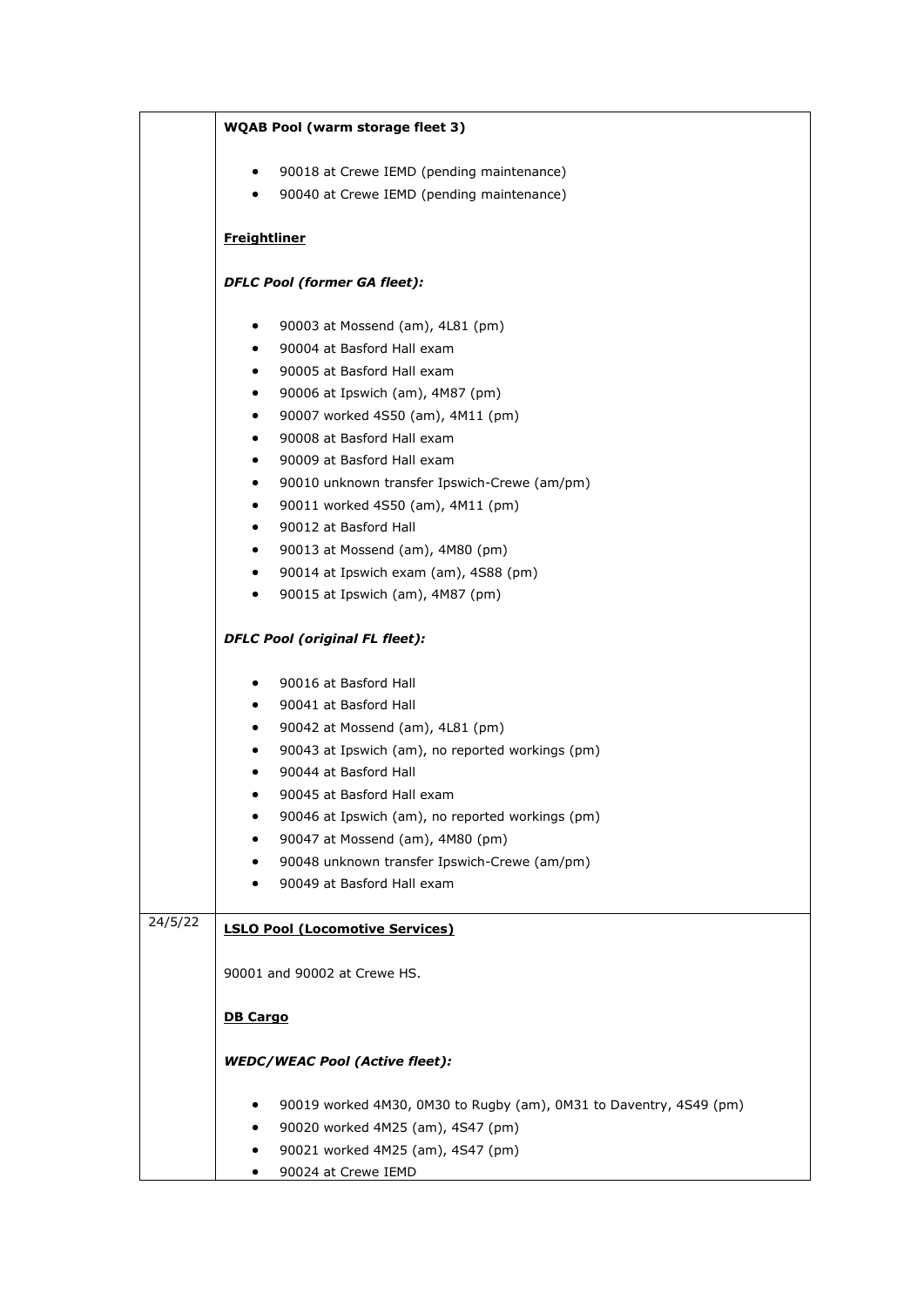|                     | 90026 at Crewe IEMD                                                |
|---------------------|--------------------------------------------------------------------|
|                     | 90028 at Crewe IEMD                                                |
| $\bullet$           | 90029 at Crewe IEMD exam                                           |
| $\bullet$           | 90034 unknown transfer Grangemouth-Mossend (am), 4N30, 4M30 (pm)   |
| $\bullet$           | 90035 worked 4M30, 0M30 to Rugby (am), 0M31 to Daventry, 4S49 (pm) |
|                     | 90036 at Crewe IEMD exam                                           |
| $\bullet$           | 90037 unknown transfer Grangemouth-Mossend (am), 4N30, 4M30 (pm)   |
| $\bullet$           | 90039 at Crewe IEMD exam                                           |
|                     | <b>WMFS Pool (warm storage fleet 1):</b>                           |
|                     | Nothing to report.                                                 |
|                     | <b>WQAA Pool (warm storage fleet 2):</b>                           |
|                     | Nothing to report.                                                 |
|                     | <b>WQAB Pool (warm storage fleet 3)</b>                            |
|                     | 90018 at Crewe IEMD (pending maintenance)                          |
| $\bullet$           | 90040 at Crewe IEMD (pending maintenance)                          |
| <b>Freightliner</b> |                                                                    |
|                     | <b>DFLC Pool (former GA fleet):</b>                                |
| $\bullet$           | 90003 worked 4S83 (am), 4L81 (pm)                                  |
| $\bullet$           | 90004 worked 4L95, 4M63 (am)                                       |
| $\bullet$           | 90005 at Basford Hall exam                                         |
|                     | 90006 at Basford Hall exam                                         |
|                     | 90007 worked 4S50 (am), 4M11 (pm)                                  |
|                     | 90008 at Basford Hall exam                                         |
|                     | 90009 at Basford Hall exam                                         |
|                     | 90010 worked 4S88 (am), 4M80 (pm)                                  |
|                     | 90011 worked 4S50 (am), 4M11 (pm)                                  |
|                     | 90012 worked 4M45 (am), 4L60 (pm)                                  |
|                     | 90013 at Basford Hall                                              |
|                     | 90014 at Ipswich exam                                              |
|                     | 90015 at Basford Hall                                              |
|                     | <b>DFLC Pool (original FL fleet):</b>                              |
|                     | 90016 worked 4L89 (am), 4M89 (pm)                                  |
|                     | 90041 worked 4M45 (am), 4L60 (pm)                                  |
|                     |                                                                    |
|                     | 90042 worked 4S83 (am), 4L81 (pm)                                  |
|                     | 90043 at Basford Hall                                              |
|                     | 90044 worked 4L89 (am), 4M89 (pm)                                  |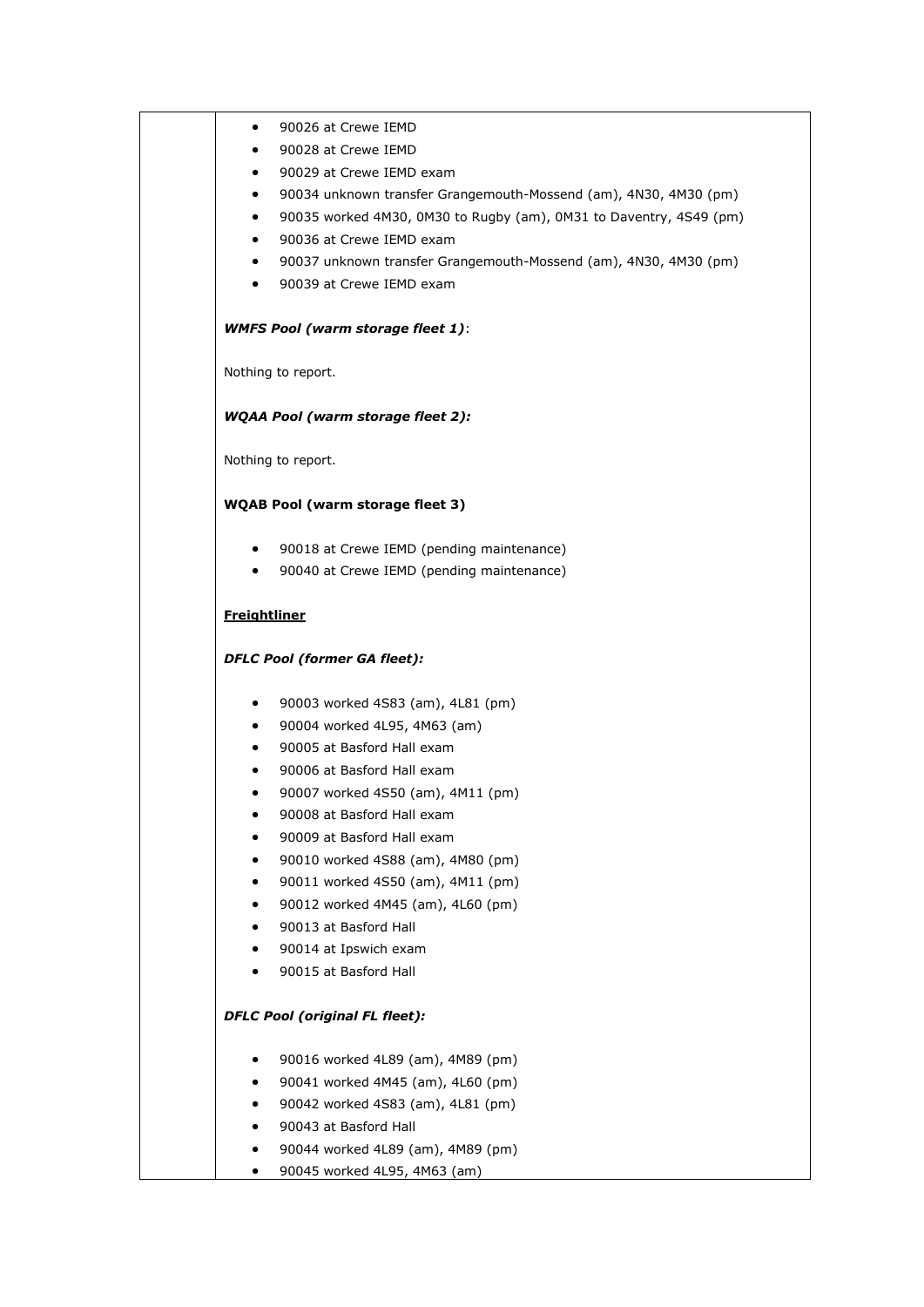|         | 90046 at Basford Hall<br>$\bullet$                                                             |
|---------|------------------------------------------------------------------------------------------------|
|         | 90047 at Basford Hall exam<br>$\bullet$                                                        |
|         | 90048 worked 4S88 (am), 4M80 (pm)<br>$\bullet$                                                 |
|         | 90049 at Basford Hall exam<br>$\bullet$                                                        |
|         |                                                                                                |
| 25/5/22 | <b>LSLO Pool (Locomotive Services)</b>                                                         |
|         |                                                                                                |
|         | 90001 and 90002 at Crewe HS.                                                                   |
|         |                                                                                                |
|         | <b>DB Cargo</b>                                                                                |
|         |                                                                                                |
|         | <b>WEDC/WEAC Pool (Active fleet):</b>                                                          |
|         |                                                                                                |
|         | 90019 unknown Grangemouth-Mossend (am), 0N30, 4M30 (pm)<br>$\bullet$                           |
|         | 90020 worked 4M25 (am), 4S47 (pm)<br>$\bullet$                                                 |
|         | 90021 worked 4M25 (am), 4S47 (pm)<br>$\bullet$                                                 |
|         | 90024 at Crewe IEMD<br>$\bullet$                                                               |
|         | 90026 at Crewe IEMD<br>$\bullet$                                                               |
|         | 90028 at Crewe IEMD<br>$\bullet$                                                               |
|         | 90029 at Crewe IEMD exam<br>$\bullet$                                                          |
|         | 90034 worked 4M30, 0M30 to Rugby (am), 0M31 to Daventry, 4S49 (pm)<br>$\bullet$                |
|         | 90035 transfer Grangemouth-Mossend (am), 0N30, 4M30 (pm)<br>$\bullet$                          |
|         | 90036 at Crewe IEMD exam<br>$\bullet$                                                          |
|         | $\bullet$                                                                                      |
|         | 90037 worked 4M30, 0M30 to Rugby (am), 0M31 to Daventry, 4S49 (pm)<br>90039 at Crewe IEMD exam |
|         | $\bullet$                                                                                      |
|         | <b>WMFS Pool (warm storage fleet 1):</b>                                                       |
|         |                                                                                                |
|         | Nothing to report.                                                                             |
|         |                                                                                                |
|         | WQAA Pool (warm storage fleet 2):                                                              |
|         |                                                                                                |
|         | Nothing to report.                                                                             |
|         |                                                                                                |
|         | <b>WQAB Pool (warm storage fleet 3)</b>                                                        |
|         |                                                                                                |
|         | 90018 at Crewe IEMD (pending maintenance)<br>$\bullet$                                         |
|         | 90040 at Crewe IEMD (pending maintenance)<br>$\bullet$                                         |
|         |                                                                                                |
|         | <b>Freightliner</b>                                                                            |
|         |                                                                                                |
|         | <b>DFLC Pool (former GA fleet):</b>                                                            |
|         |                                                                                                |
|         | 90003 worked 4S83 (am), 4L81 (pm)<br>$\bullet$                                                 |
|         | 90004 worked 4L82 (am), 4S88 (pm)<br>$\bullet$                                                 |
|         | 90005 at Basford Hall exam<br>$\bullet$                                                        |
|         | 90006 at Basford Hall exam<br>$\bullet$                                                        |
|         | 90007 worked 4Sxx (am), 4M80 (pm)<br>$\bullet$                                                 |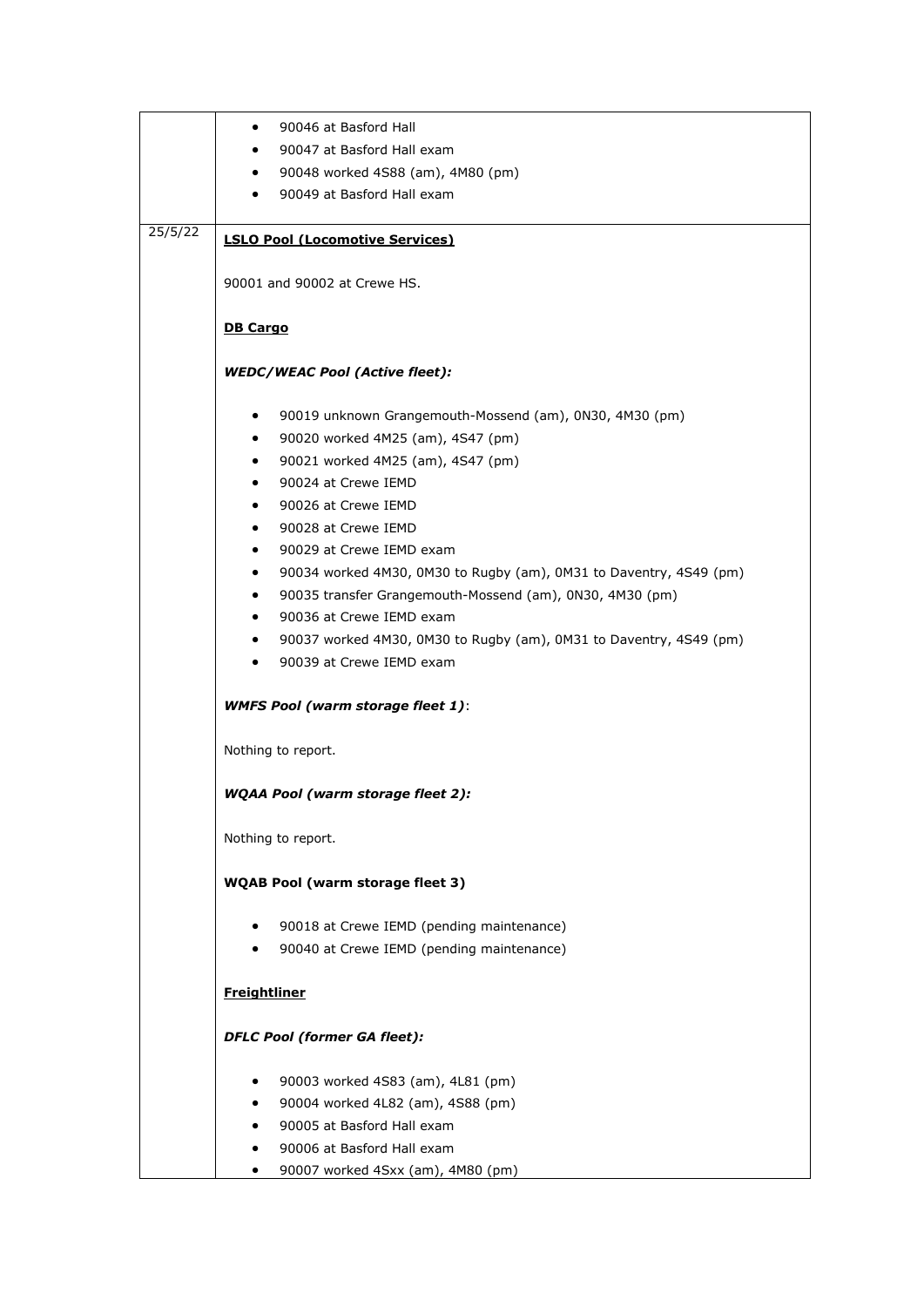|         | 90008 at Basford Hall<br>$\bullet$                                            |
|---------|-------------------------------------------------------------------------------|
|         | 90009 at Basford Hall exam                                                    |
|         | 90010 at Basford Hall<br>$\bullet$                                            |
|         | 90011 worked 4Sxx (am), 4M80 (pm)<br>$\bullet$                                |
|         | 90012 worked 4M45 (am), 4L60 (pm)<br>$\bullet$                                |
|         | 90013 at Basford Hall<br>$\bullet$                                            |
|         | 90014 at Basford Hall<br>$\bullet$                                            |
|         | 90015 worked 4Sxx (am), 4M11 (pm)<br>$\bullet$                                |
|         | <b>DFLC Pool (original FL fleet):</b>                                         |
|         |                                                                               |
|         | 90016 worked 4Sxx (am), 4M11 (pm)<br>$\bullet$                                |
|         | 90041 worked 4M45 (am), 4L60 (pm)<br>$\bullet$                                |
|         | 90042 worked 4S83 (am), 4L81 (pm)<br>$\bullet$                                |
|         | 90043 at Basford Hall<br>٠                                                    |
|         | 90044 at Basford Hall<br>$\bullet$                                            |
|         | 90045 worked 4L82 (am), 4S88 (pm)<br>$\bullet$                                |
|         | 90046 at Basford Hall<br>$\bullet$                                            |
|         | 90047 at Basford Hall exam<br>$\bullet$                                       |
|         | 90048 at Basford Hall                                                         |
|         | 90049 at Basford Hall exam<br>$\bullet$                                       |
| 26/5/22 | <b>LSLO Pool (Locomotive Services)</b>                                        |
|         | 90001 and 90002 at Crewe HS.                                                  |
|         |                                                                               |
|         | <b>DB Cargo</b>                                                               |
|         | <b>WEDC/WEAC Pool (Active fleet):</b>                                         |
|         |                                                                               |
|         | 90019 worked 4M30, 0M30 to Rugby (am), 0M31 to Daventry, 4S49 (pm)<br>٠       |
|         | 90020 worked 4M25 (am), 4S47 (pm)<br>٠                                        |
|         | 90021 worked 4M25 (am), 4S47 (pm)                                             |
|         | 90024 at Crewe IEMD                                                           |
|         | 90026 at Crewe IEMD<br>٠                                                      |
|         | 90028 at Crewe IEMD<br>٠                                                      |
|         | 90029 at Crewe IEMD exam<br>٠                                                 |
|         | 90034 unknown transfer Grangemouth-Mossend (am), 4N30, 4M30 (pm)              |
|         | 90035 worked 4M30, 0M30 to Rugby (am), 0M31 to Daventry, 4S49 (pm)            |
|         | 90036 at Crewe IEMD exam<br>$\bullet$                                         |
|         | 90037 unknown transfer Grangemouth-Mossend (am), 4N30, 4M30 (pm)<br>$\bullet$ |
|         | 90039 at Crewe IEMD exam<br>$\bullet$                                         |
|         | <b>WMFS Pool (warm storage fleet 1):</b>                                      |
|         | Nothing to report.                                                            |
|         |                                                                               |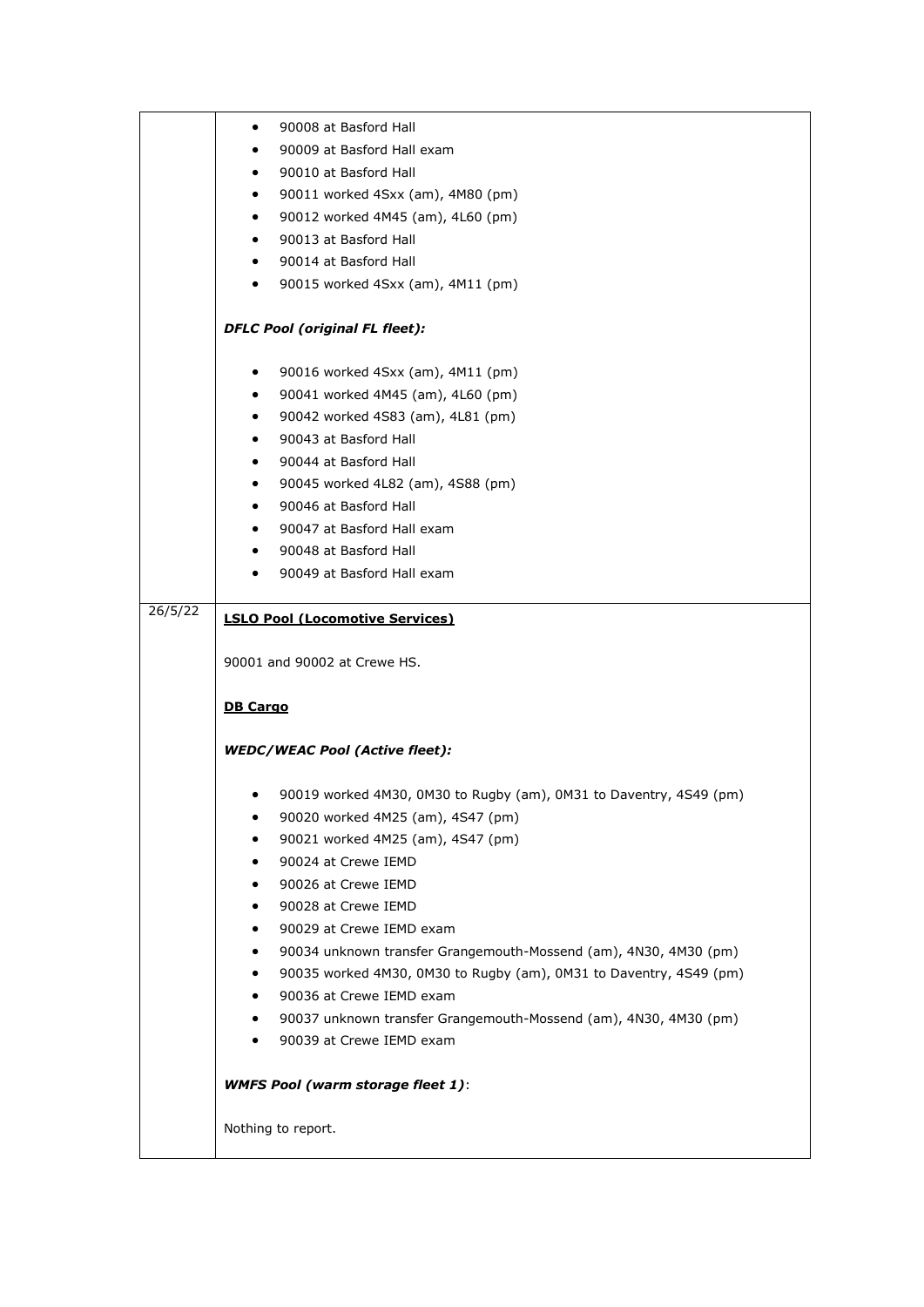|         | <b>WQAA Pool (warm storage fleet 2):</b>                                                                                                                                                                                                                                                                                                                                                                                                                                                                                                                                                                   |
|---------|------------------------------------------------------------------------------------------------------------------------------------------------------------------------------------------------------------------------------------------------------------------------------------------------------------------------------------------------------------------------------------------------------------------------------------------------------------------------------------------------------------------------------------------------------------------------------------------------------------|
|         | Nothing to report.                                                                                                                                                                                                                                                                                                                                                                                                                                                                                                                                                                                         |
|         | <b>WQAB Pool (warm storage fleet 3)</b>                                                                                                                                                                                                                                                                                                                                                                                                                                                                                                                                                                    |
|         | 90018 at Crewe IEMD (pending maintenance)<br>90040 at Crewe IEMD (pending maintenance)<br>$\bullet$                                                                                                                                                                                                                                                                                                                                                                                                                                                                                                        |
|         | <b>Freightliner</b>                                                                                                                                                                                                                                                                                                                                                                                                                                                                                                                                                                                        |
|         | <b>DFLC Pool (former GA fleet):</b>                                                                                                                                                                                                                                                                                                                                                                                                                                                                                                                                                                        |
|         | 90003 no known workings (am), 4M87 (pm)<br>$\bullet$<br>90004 worked 4Sxx (am), 4L81 (pm)<br>٠<br>90005 at Basford Hall exam<br>$\bullet$<br>90006 at Basford Hall exam<br>٠<br>90007 no known workings (am), 4S88 (pm)<br>٠<br>90008 no known workings (am), 4M89 (pm)<br>٠<br>90009 at Basford Hall exam<br>٠<br>90010 at Basford Hall<br>٠<br>90011 no known workings (am), 4S88 (pm)<br>٠<br>90012 worked 4M45 (am), 4L60 (pm)<br>٠<br>90013 worked 4Sxx (am), 4M80 (pm)<br>$\bullet$<br>90014 at Basford Hall<br>٠<br>90015 worked 4Sxx (am), 4M11 (pm)<br>٠<br><b>DFLC Pool (original FL fleet):</b> |
|         | 90016 worked 4Sxx (am), 4M80 (pm)<br>٠<br>90041 worked 4M45 (am), 4L60 (pm)<br>90042 no known workings (am), 4M87 (pm)<br>90043 no known workings (am), 4M89 (pm)<br>90044 at Basford Hall<br>90045 at Basford Hall<br>90046 at Basford Hall<br>90047 worked 4Sxx (am), 4M80 (pm)<br>90048 worked 4Sxx (am), 4L81 (pm)<br>90049 at Basford Hall exam                                                                                                                                                                                                                                                       |
| 27/5/22 | <b>LSLO Pool (Locomotive Services)</b>                                                                                                                                                                                                                                                                                                                                                                                                                                                                                                                                                                     |
|         | 90001 and 90002 at Crewe HS.<br><b>DB Cargo</b>                                                                                                                                                                                                                                                                                                                                                                                                                                                                                                                                                            |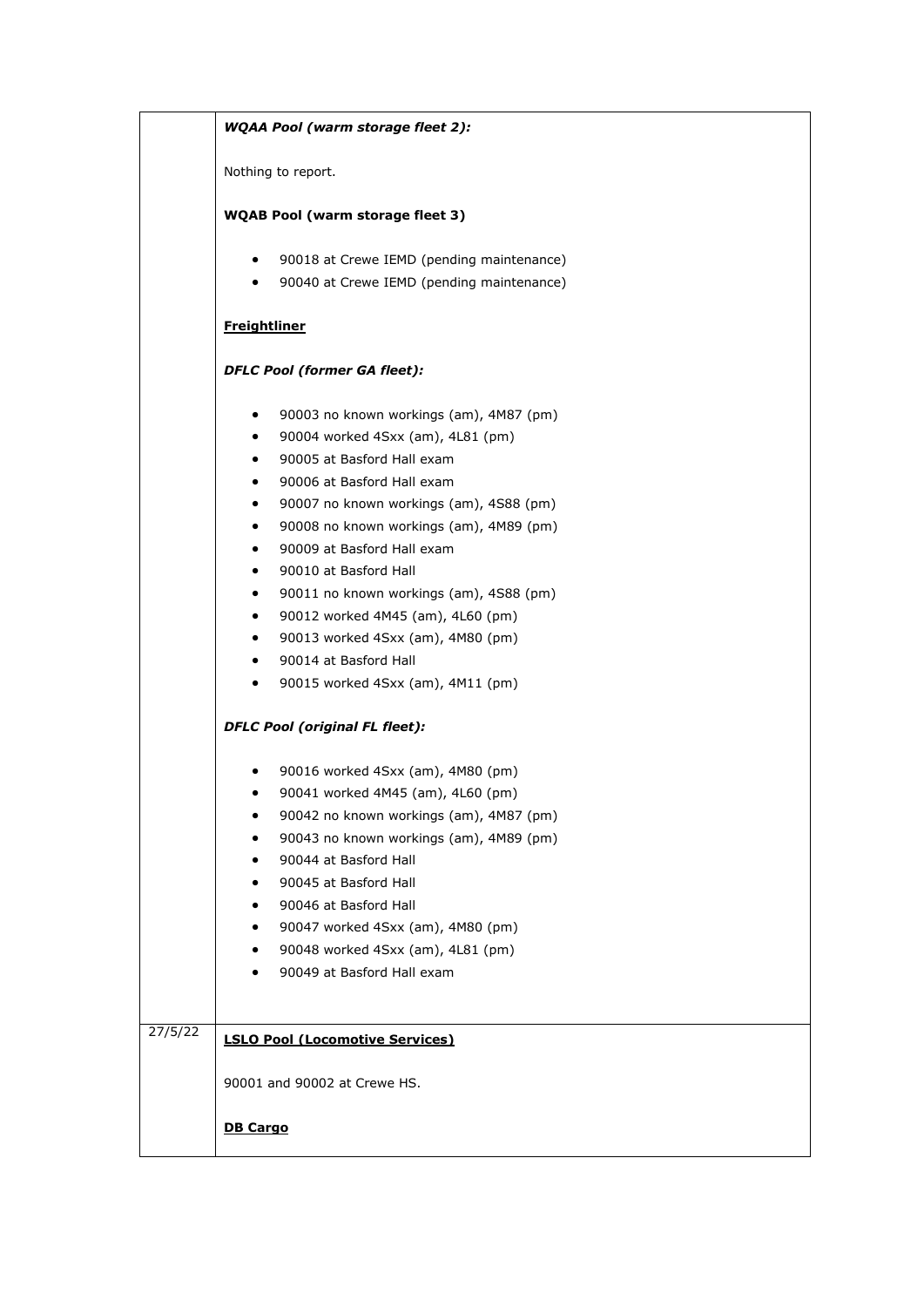| $\bullet$ | 90019 worked 4D51 Grangemouth-Mossend (am), then spare                                                 |
|-----------|--------------------------------------------------------------------------------------------------------|
| $\bullet$ | 90020 worked 4M25 (am), 4S47 (pm)                                                                      |
| $\bullet$ | 90021 worked 4M25 (am), 4S47 (pm)                                                                      |
| $\bullet$ | 90024 at Crewe IEMD                                                                                    |
| ٠         | 90026 at Crewe IEMD                                                                                    |
| $\bullet$ | 90028 at Crewe IEMD                                                                                    |
| ٠         | 90029 at Crewe IEMD exam                                                                               |
| $\bullet$ | 90034 worked 4M30, 0M30 to Daventry (am), 0M31 to Daventry, 4S49 (pm)                                  |
| $\bullet$ | 90035 worked 4D51 Grangemouth-Mossend (am), then repairs                                               |
|           | 90036 at Crewe IEMD exam                                                                               |
| $\bullet$ | 90037 worked 4M30, 0M30 to Daventry (am), 0M31 to Daventry, 4S49 (pm)                                  |
| $\bullet$ | 90039 at Crewe IEMD exam                                                                               |
|           | <b>WMFS Pool (warm storage fleet 1):</b>                                                               |
|           | Nothing to report.                                                                                     |
|           | <b>WQAA Pool (warm storage fleet 2):</b>                                                               |
|           |                                                                                                        |
|           | Nothing to report.                                                                                     |
|           | <b>WQAB Pool (warm storage fleet 3)</b>                                                                |
|           |                                                                                                        |
|           | 90018 at Crewe IEMD (pending maintenance)                                                              |
| $\bullet$ | 90040 at Crewe IEMD (pending maintenance)                                                              |
|           | <b>Freightliner</b>                                                                                    |
|           | <b>DFLC Pool (former GA fleet):</b>                                                                    |
| ٠         | 90003 worked 4L91 (am), 4M87 (pm)                                                                      |
|           | 90004 no known workings (am), 4L96 (pm)                                                                |
|           | 90005 at Basford Hall exam                                                                             |
| ٠         |                                                                                                        |
|           | 90006 at Ipswich<br>90007 worked 4S88 (am), 4M80 (pm)                                                  |
| ٠         |                                                                                                        |
| ٠         | 90008 worked 4L89 (am), no concise workings (pm)<br>90009 at Basford Hall exam                         |
| ٠         |                                                                                                        |
|           | 90010 worked 4Sxx (am), 4L81 (pm)                                                                      |
| ٠         | 90011 worked 4S88 (am), 4M80 (pm)                                                                      |
|           | 90012 worked 4M45 to Basford Hall (am), then exam                                                      |
| ٠         | 90013 worked 4L82 to Ipswich (am), 4S88 (pm)<br>90014 worked 4M45 ex-Basford Hall (am), then 4L60 (pm) |

 $\overline{\phantom{0}}$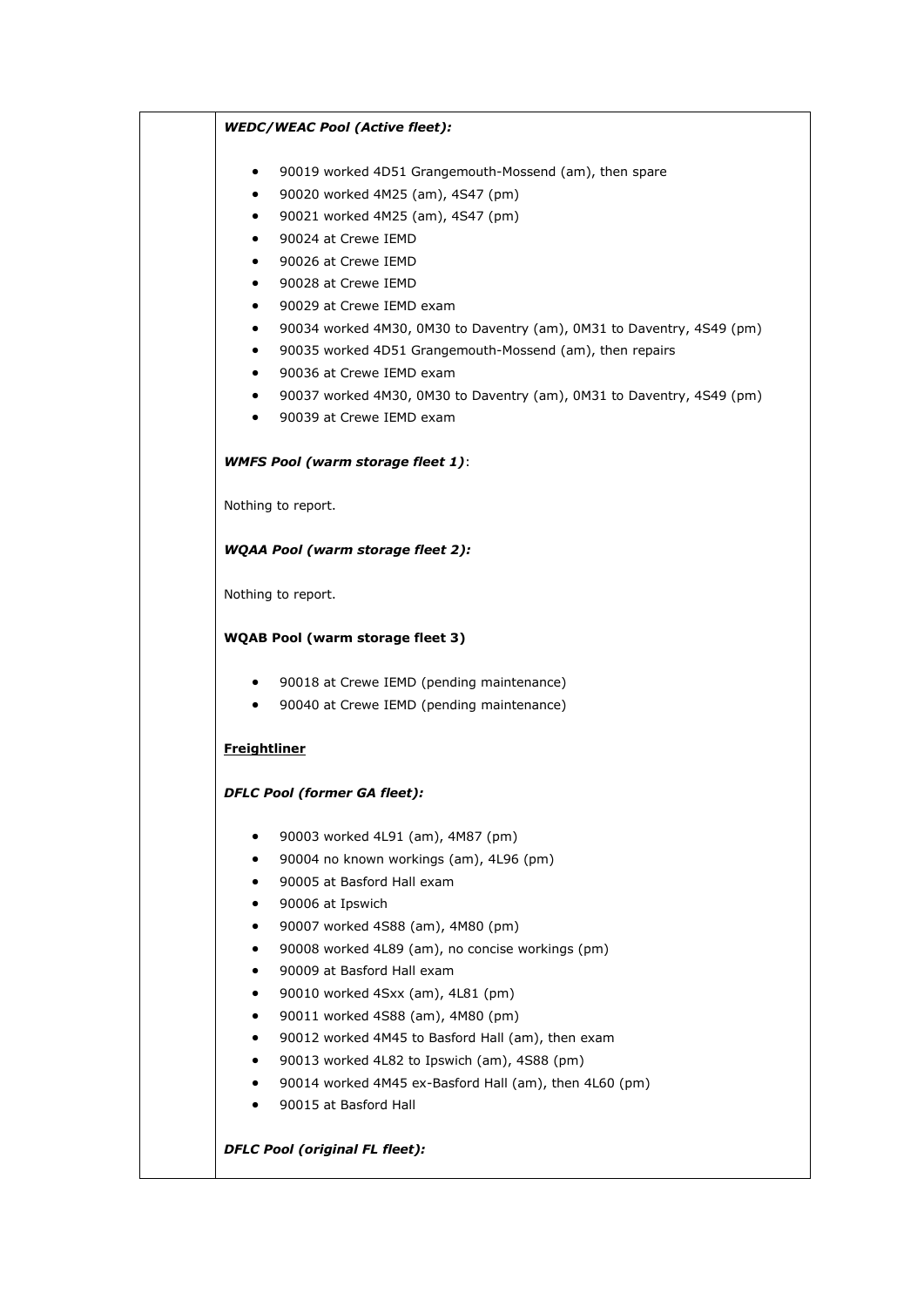|         | 90016 worked 4Sxx (am), 4M11 (pm)<br>٠                           |
|---------|------------------------------------------------------------------|
|         | 90041 worked 4M45 (am), 4L60 (pm)<br>٠                           |
|         | 90042 worked 4L91 (am), 4M87 (pm)<br>٠                           |
|         | 90043 worked 4L89 (am), no concise workings (pm)<br>٠            |
|         | 90044 worked 4Sxx (am), 4L81 (pm)<br>٠                           |
|         |                                                                  |
|         | 90045 worked 4Sxx (am), 4M11 (pm)<br>٠                           |
|         | 90046 at Basford Hall<br>٠                                       |
|         | 90047 no known workings (am), 4S88 (pm)<br>٠                     |
|         | 90048 no known workings (am), 4L96 (pm)<br>٠                     |
|         | 90049 at Basford Hall exam                                       |
|         |                                                                  |
| 28/5/22 | <b>LSLO Pool (Locomotive Services)</b>                           |
|         | 90001 and 90002 at Crewe HS.                                     |
|         |                                                                  |
|         | <b>DB Cargo</b>                                                  |
|         |                                                                  |
|         | <b>WEDC/WEAC Pool (Active fleet):</b>                            |
|         |                                                                  |
|         | 90019 at Mossend                                                 |
|         | 90020 at Mossend<br>$\bullet$                                    |
|         | 90021 at Mossend<br>$\bullet$                                    |
|         | 90024 at Crewe IEMD<br>٠                                         |
|         | 90026 at Crewe IEMD<br>٠                                         |
|         | 90028 at Crewe IEMD<br>٠                                         |
|         | 90029 at Crewe IEMD exam<br>٠                                    |
|         | 90034 worked 4M30 Grangemouth-Mossend only (am), then spare<br>٠ |
|         |                                                                  |
|         | 90035 at Mossend repairs / exam<br>٠                             |
|         | 90036 at Crewe IEMD exam<br>٠                                    |
|         | 90037 worked 4M30 Grangemouth-Mossend only (am), then spare      |
|         | 90039 at Crewe IEMD exam<br>٠                                    |
|         | <b>WMFS Pool (warm storage fleet 1):</b>                         |
|         | Nothing to report.                                               |
|         | <b>WQAA Pool (warm storage fleet 2):</b>                         |
|         | Nothing to report.                                               |
|         | <b>WQAB Pool (warm storage fleet 3)</b>                          |
|         |                                                                  |
|         | 90018 at Crewe IEMD (pending maintenance)<br>$\bullet$           |
|         | 90040 at Crewe IEMD (pending maintenance)                        |
|         | <b>Freightliner</b>                                              |
|         |                                                                  |